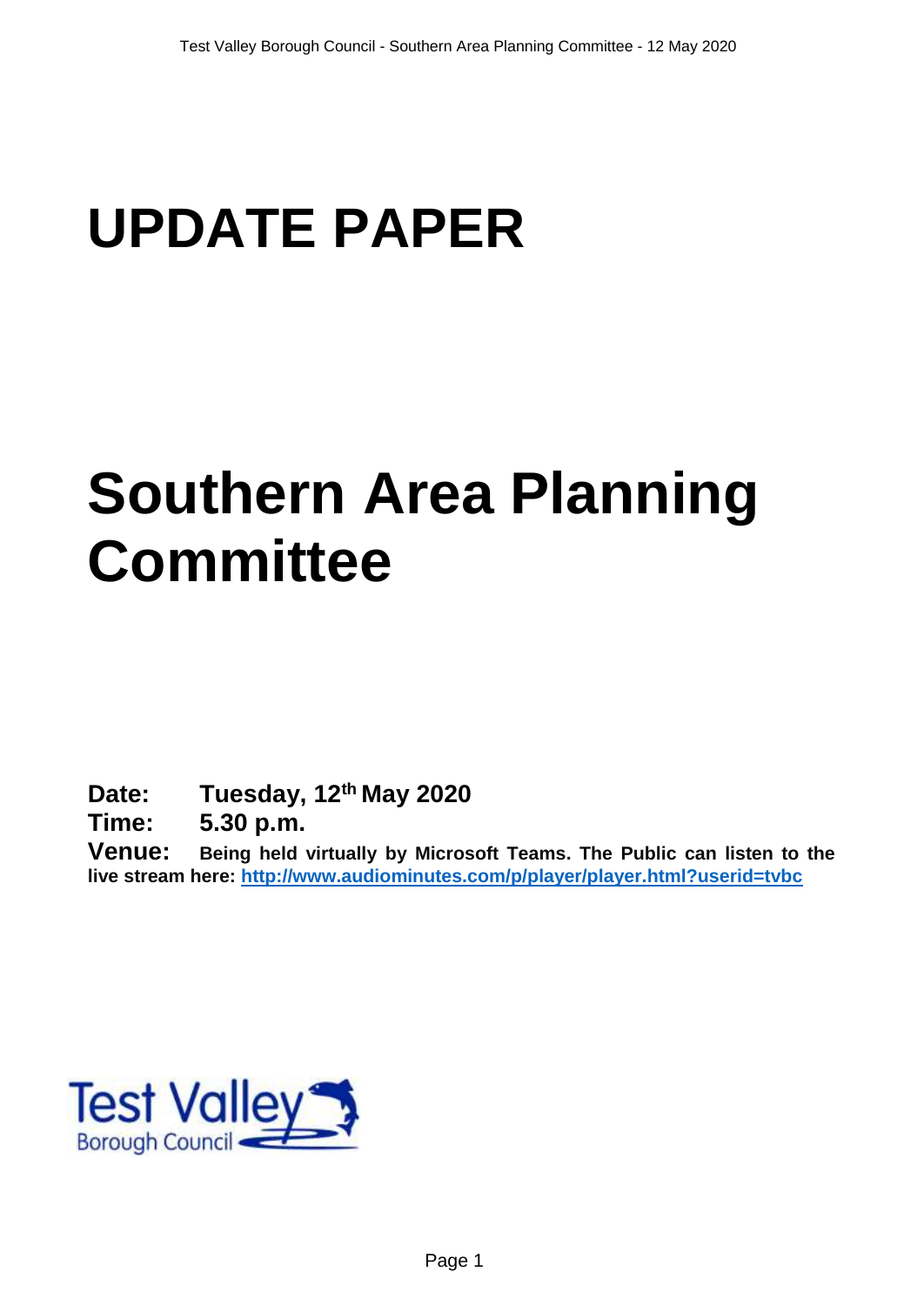## **Southern Area Planning Committee – 12th May 2020 Update Paper**

The purpose of the report is to provide information on planning applications which has been received since the agenda was printed.

Report of Head of Planning

## **1. Background**

1.1 Reports on planning applications are prepared for printing on the agenda some 10 days before the date of the Committee meeting but information and representations received after that time are relevant to the decision. This paper contains such information which was received before 10.00am on the date of the meeting. Any information received after that time is reported verbally.

## **2. Issues**

2.1 Information and representations are summarized but the full text is available on the relevant file should Members require more details. The paper may contain an officer comment on the additional information, amended recommendations and amended and/or additional conditions.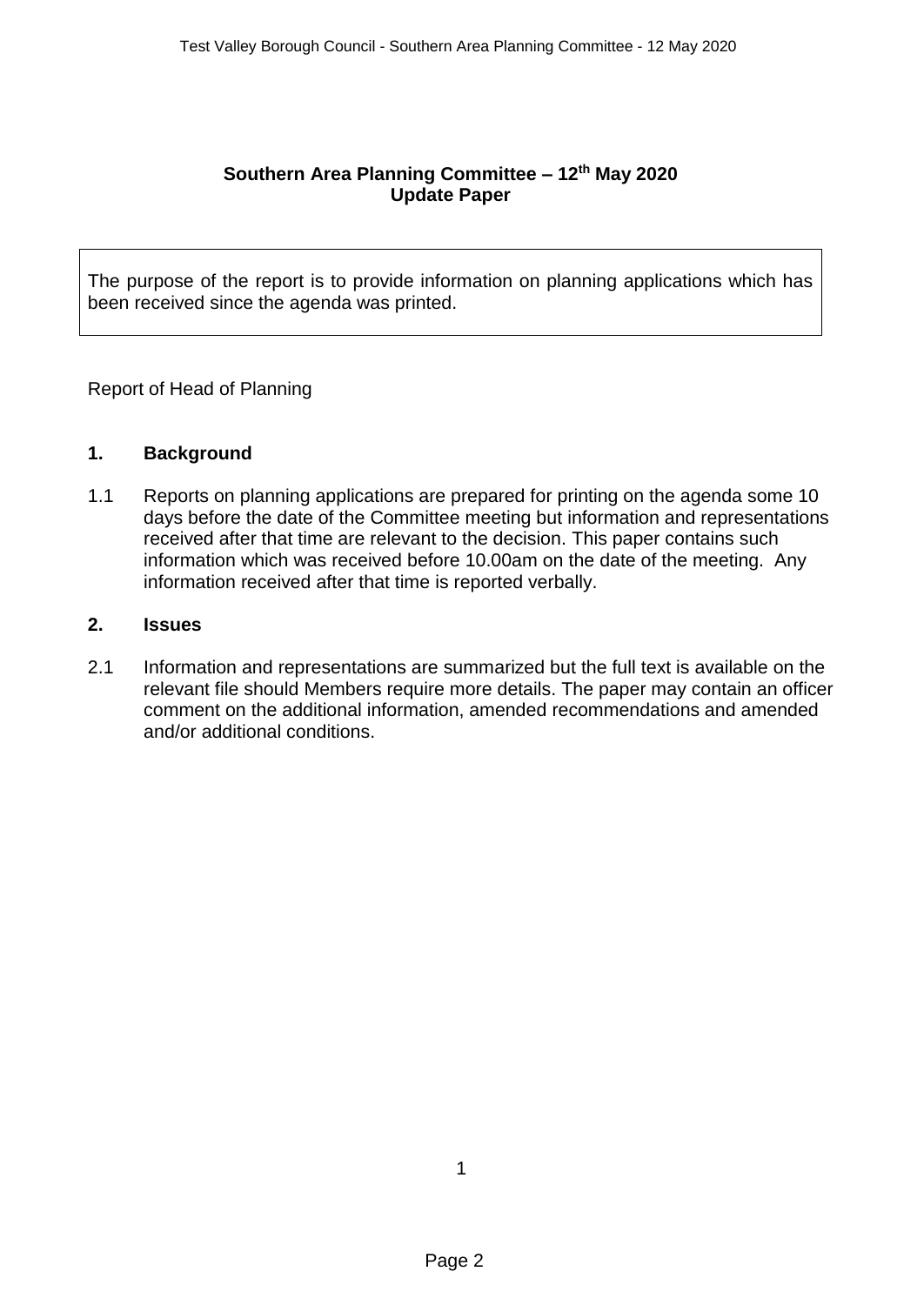**7. 19/02772/FULLS (PERMISSION) 26.11.2019 10 – 23** SITE: Shb Hire Ltd, Mill Lane, Nursling, **NURSLING AND ROWNHAMS**

**CASE OFFICER:** Mark Staincliffe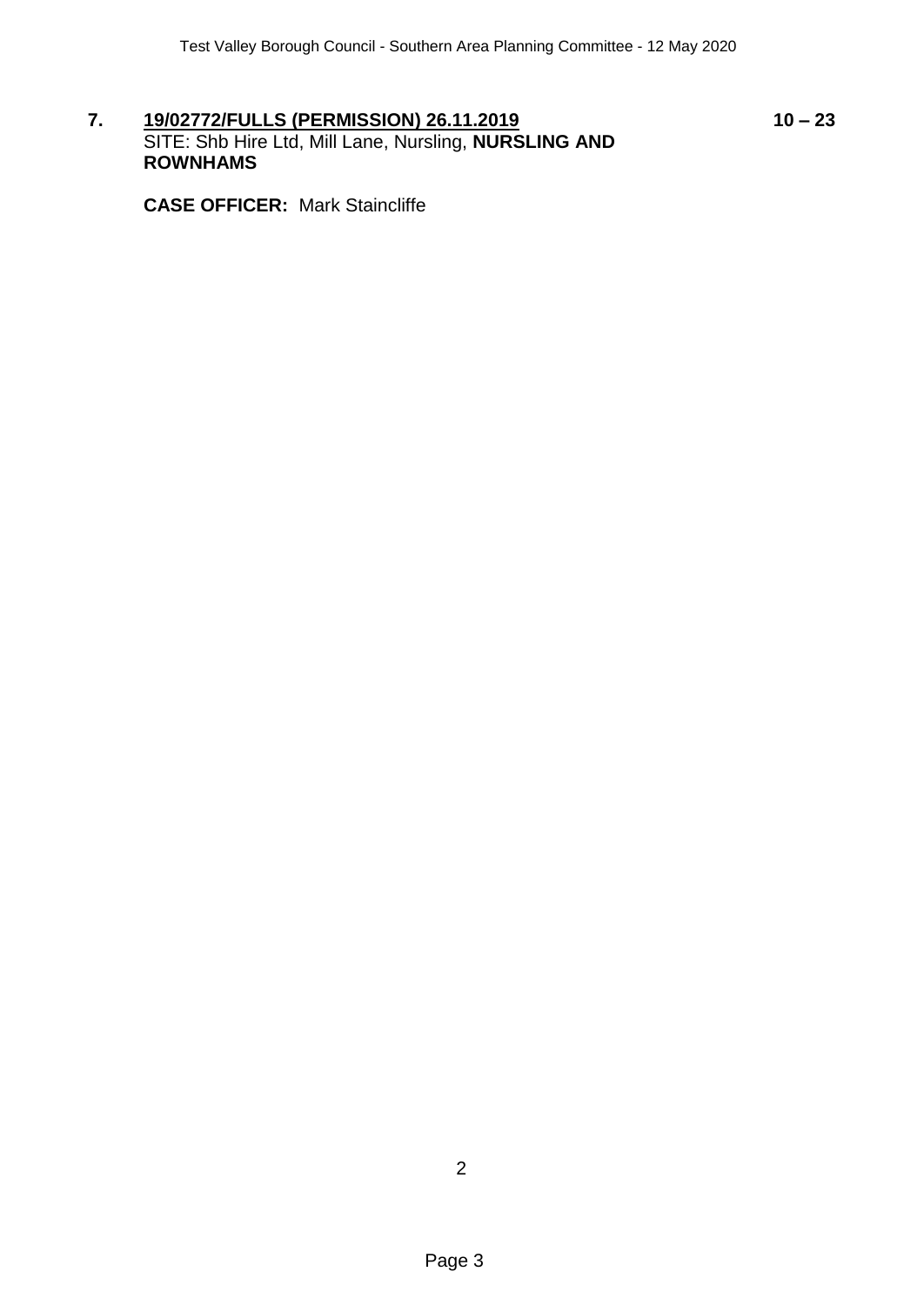| <b>APPLICATION NO.</b>                                    | 19/02772/FULLS                                   |
|-----------------------------------------------------------|--------------------------------------------------|
| <b>APPLICATION</b>                                        | <b>FULL APPLICATION - SOUTH</b>                  |
| <b>TYPE</b>                                               |                                                  |
| <b>REGISTERED</b>                                         | 26.11.2019                                       |
| APPLICANT                                                 | Mr Warren Cann                                   |
| <b>SITE</b>                                               | Shb Hire Ltd, Mill Lane, Nursling, SO16 0YE,     |
|                                                           | <b>NURSLING AND ROWNHAMS</b>                     |
| PROPOSAL                                                  | Erection of a battery storage facility           |
| <b>AMENDMENTS</b>                                         | 11.12.19 - Updated acoustic design specification |
| <b>CASE OFFICER</b>                                       | <b>Mr Mark Staincliffe</b>                       |
| Background paper (Local Government Act 1972 Section 100D) |                                                  |

#### 1.0 **Additional Representations**

- 1.1 Two additional representation have been received. A summary of these comments are set out below:
- 1.2 The application is not supported by up to date ecological surveys of the site. The submitted appraisal is over 2 years old and undertaken during different ground conditions.
	- The application if approved would result in a significant net loss of biodiversity, contrary to Government policy and contrary to the NPPF, 2019.
	- There is not sufficient area for the necessary biodiversity compensation and net gain to be delivered.
	- The compensation planting for the battery storage unit that is on land that was felled and subject to the restocking notice.
	- To deliver the compensatory planting for the battery storage compound plus the proposed woodland restoration through re-planting of trees as proposed would require that the natural woodland regeneration of the last 3.5 years would need to be cleared, resulting in additional loss of biodiversity for which no compensation is proposed;
	- The current natural vegetation on the site is now highly suitable for a range of legally protected species including hazel dormouse and reptiles. The clearance of the current vegetation on the site would therefore risk the killing, injury and disturbance of these protected species and would be unlawful;
	- The Council has a duty to conserve biodiversity under Section 41 of the Natural Environment and Rural Communities (NERC) Act, 2006. If the Council approves this current application, it would be failing in that duty.

## 1.3 Officer Comment

The representations place a lot of emphasis on the previous decision being taken prior to the current iteration of the NPPF. That is correct, however, the appeal was determined against the 2018 NPPF and the paragraph 170(d), for which the representations place significant emphasis on, did form part of that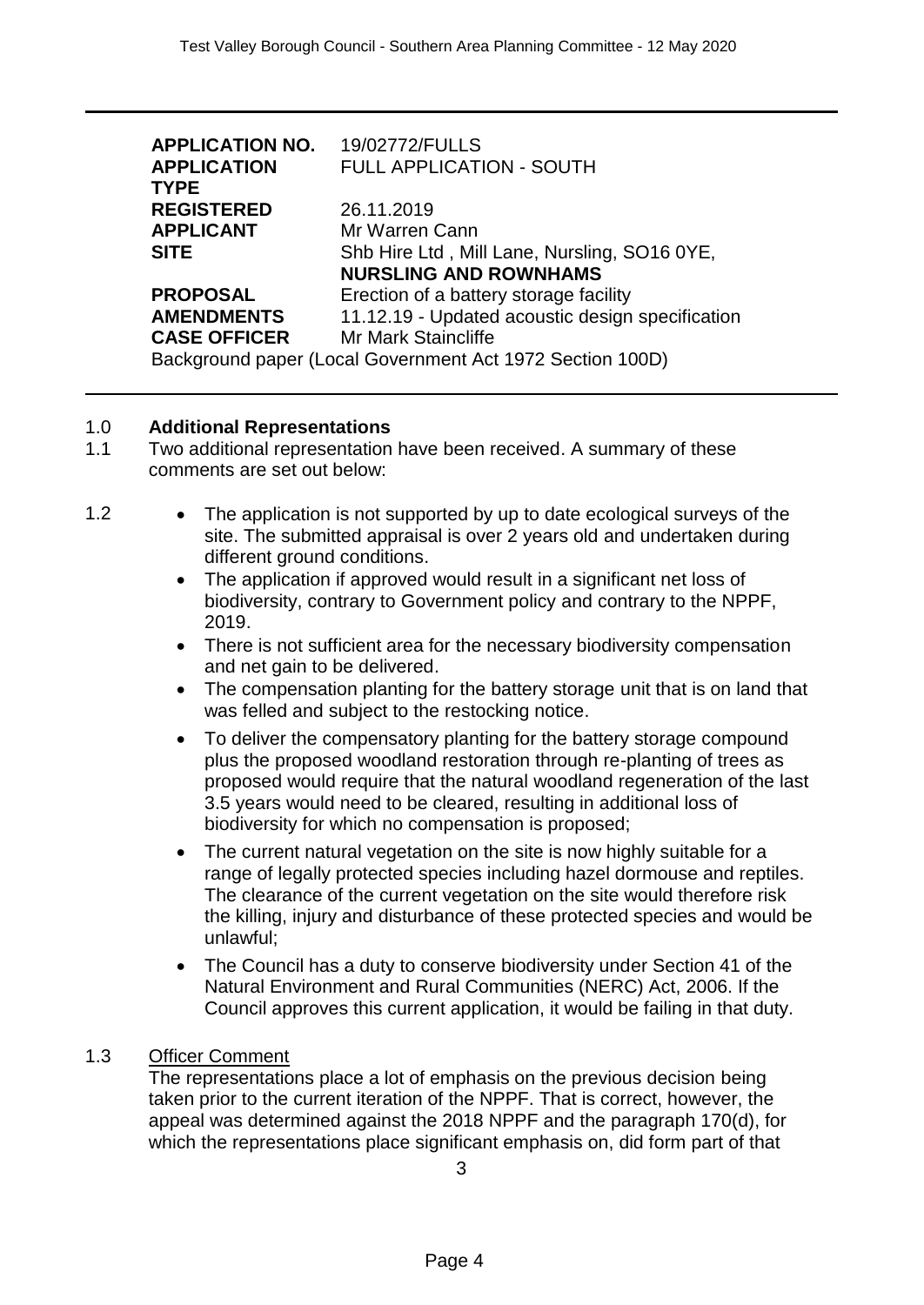NPPF and the wording remains unchanged between those drafts of the NPPF. The Inspector, in reaching his decision to permit the previous appeal, was aware of his duty under the NPPF and Section 41 of the NERC but rather than an immediate refusal of the application the consideration is one of planning judgement and determining whether the benefits of the scheme outweigh the conflict with policy. This planning balance has been undertaken within the committee report.

The representations also make regular reference to the Environment Bill. However, the Environment Bill is precisely that, a Bill. It was re-introduced to Parliament after the December election, but has not made it on to the statute books as yet. Councils are, therefore, under no statutory duty to secure biodiversity gain at present and to do so without policy justification would not be sound decision making.

It is also alleged that the compensation planting for the proposed battery storage unit is on land that was felled and subject to the restocking notice. This is incorrect and misleading, below is a copy of the plan attached to the restocking notice and it does not include the land in question.